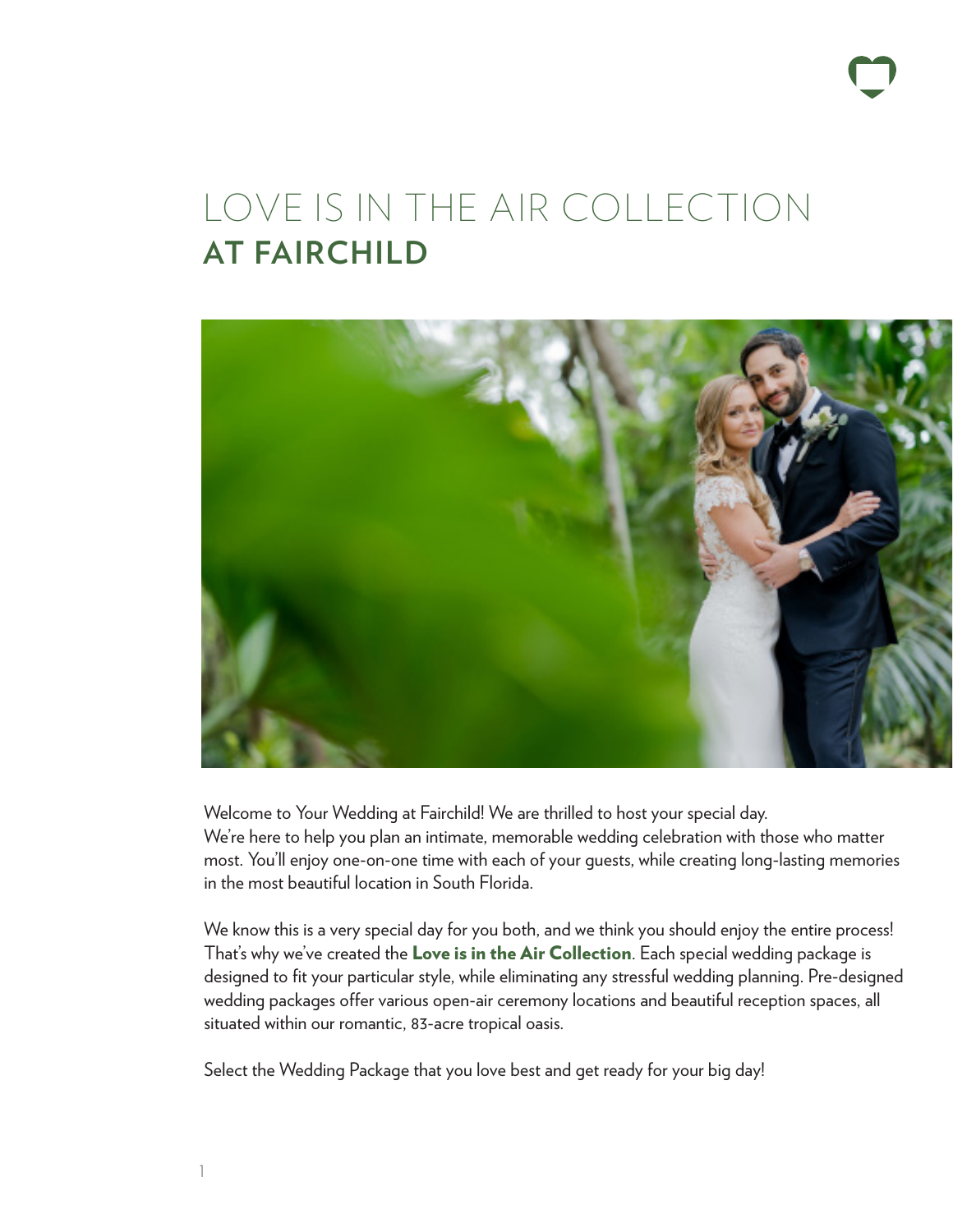## **LOVE IS IN THE AIR COLLECTION WEDDING PACAKGES AND CEREMONY AND RECEPTION SITES**

|                                                                                             | <b>Southside</b><br><b>Wedding Package</b> | <b>Lakeside Marquee</b><br><b>Wedding Package</b> |
|---------------------------------------------------------------------------------------------|--------------------------------------------|---------------------------------------------------|
| <b>Ceremony</b>                                                                             |                                            |                                                   |
| <b>Bailey Palm Glade</b>                                                                    | x                                          | X                                                 |
| Garden Club of America Amphitheater                                                         | X                                          | $\mathbf x$                                       |
| Cycad Vista Lawn                                                                            | X                                          | $\mathbf x$                                       |
| Alleé and Overlook Vista                                                                    | $\mathbf x$                                | X                                                 |
| Tropical Arboretum                                                                          |                                            | $\pmb{\mathsf{x}}$                                |
| Amazonica Pool Lawn                                                                         |                                            | $\pmb{\mathsf{x}}$                                |
| Pandanus Lake Lawn                                                                          |                                            | X                                                 |
| Reception                                                                                   |                                            |                                                   |
| Garden House and Garden House Lawn                                                          | $\pmb{\times}$                             |                                                   |
| Adam R. Rose & Peter R. McQuillan Arts Center<br>and Arts Center Courtyard                  |                                            |                                                   |
| Lakeside Marquee and Pandanus Lake Lawn                                                     |                                            | $\pmb{\mathsf{x}}$                                |
| <b>Additional Cocktail Hour Options</b>                                                     |                                            |                                                   |
| Amazonica Pool Lawn                                                                         |                                            | $\pmb{\mathsf{x}}$                                |
| Adam R. Rose & Peter R. McQuillan Arts Center<br>and Arts Center Courtyard (additional fee) |                                            | X                                                 |
| Cycad Vista Lawn                                                                            | $\pmb{\mathsf{x}}$                         | X                                                 |
| Ellipse Mosaic Patio                                                                        |                                            | $\pmb{\mathsf{x}}$                                |
| <b>Includes Exclusivity</b>                                                                 | <b>NO</b>                                  | <b>YES</b>                                        |

Visit **FairchildGarden. Org/Weddings** to see all of our ceremony and reception locations.

The Love is in the Air Wedding Packages cannot be changed or relocated.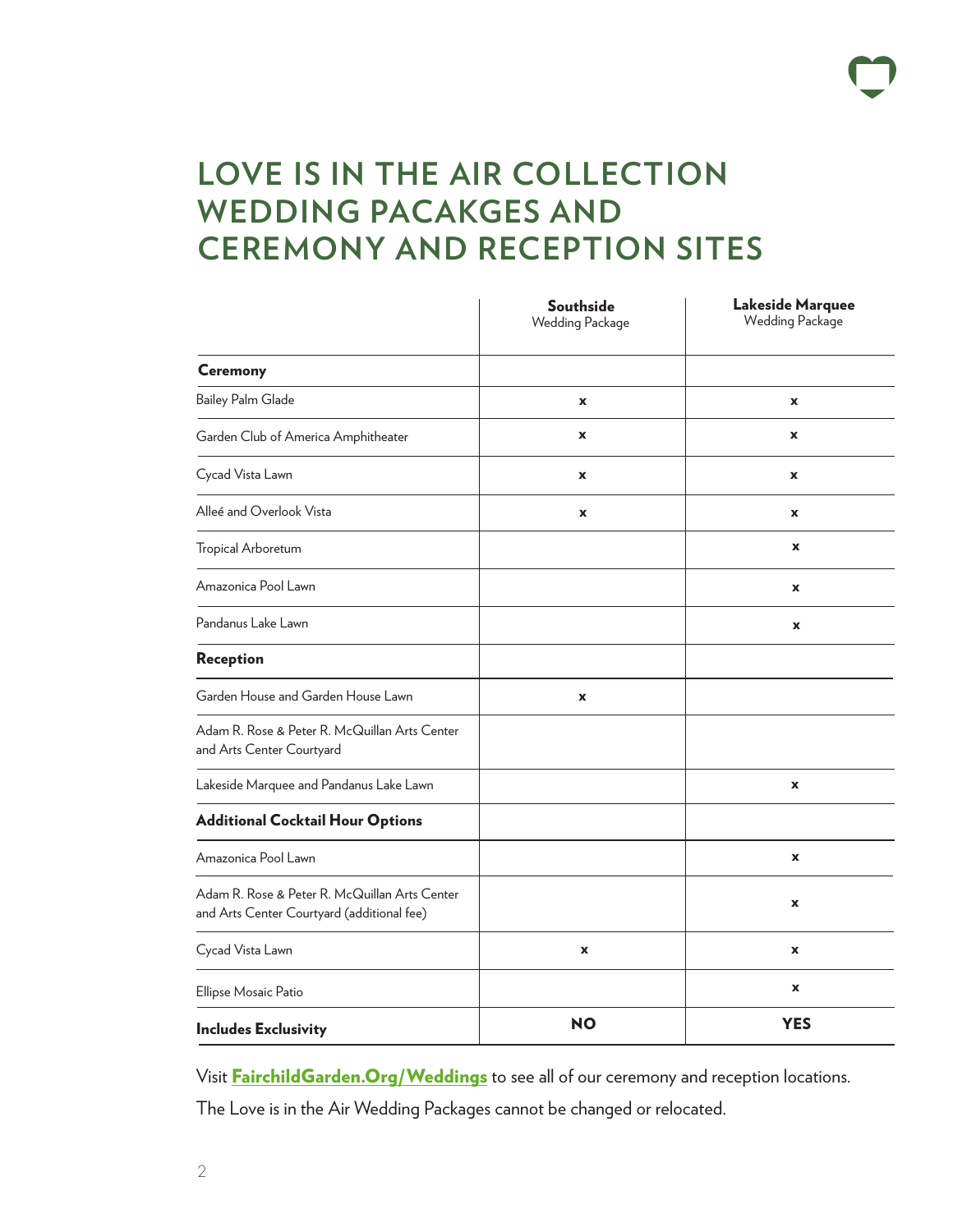#### SOUTHSIDE WEDDING PACKAGE

**Does Not Include Venue Exclusivity in Basic Package**

#### Choose from one of these ceremony locations

- Bailey Palm Glade
- Allée & Overlook Vista
- Garden Club of America Amphitheater
- Cycad Vista Lawn

#### Reception Location

Garden House, Loggia & Main Lawn Room capacity: 200 (Banquet style with dance area)

#### Base Rental Rates

**Based on 1 - 100 persons; additional \$30 per person Based on a six-hour event (choose between the hours of 5:00 p.m. – 12:00 a.m.**)

- **• Saturday evenings: \$7,500;** Deposit: 3,000 (applied toward event balance)
- **• Friday or Sunday evenings: \$6,000;** Deposit: 3,000 (applied toward event balance)
- **• Monday through Thursday evenings: \$4,000;** Deposit: 3,000 (applied toward event balance)

#### Evening Event Exclusivity

**You may have exclusive use of the Garden only if you purchase the Evening Event Exclusivity upgrade (\$3,000). Otherwise, Fairchild reserves the right to host multiple, concurrent weddings, ceremonies, other private or Garden events during evening hours.**

#### Additional Details

- Guest Entrance and Parking South Entrance, South Parking Lot
- Client is required to provide a professional day-of coordinator.
- Please review additional fees in the "For All Packages" section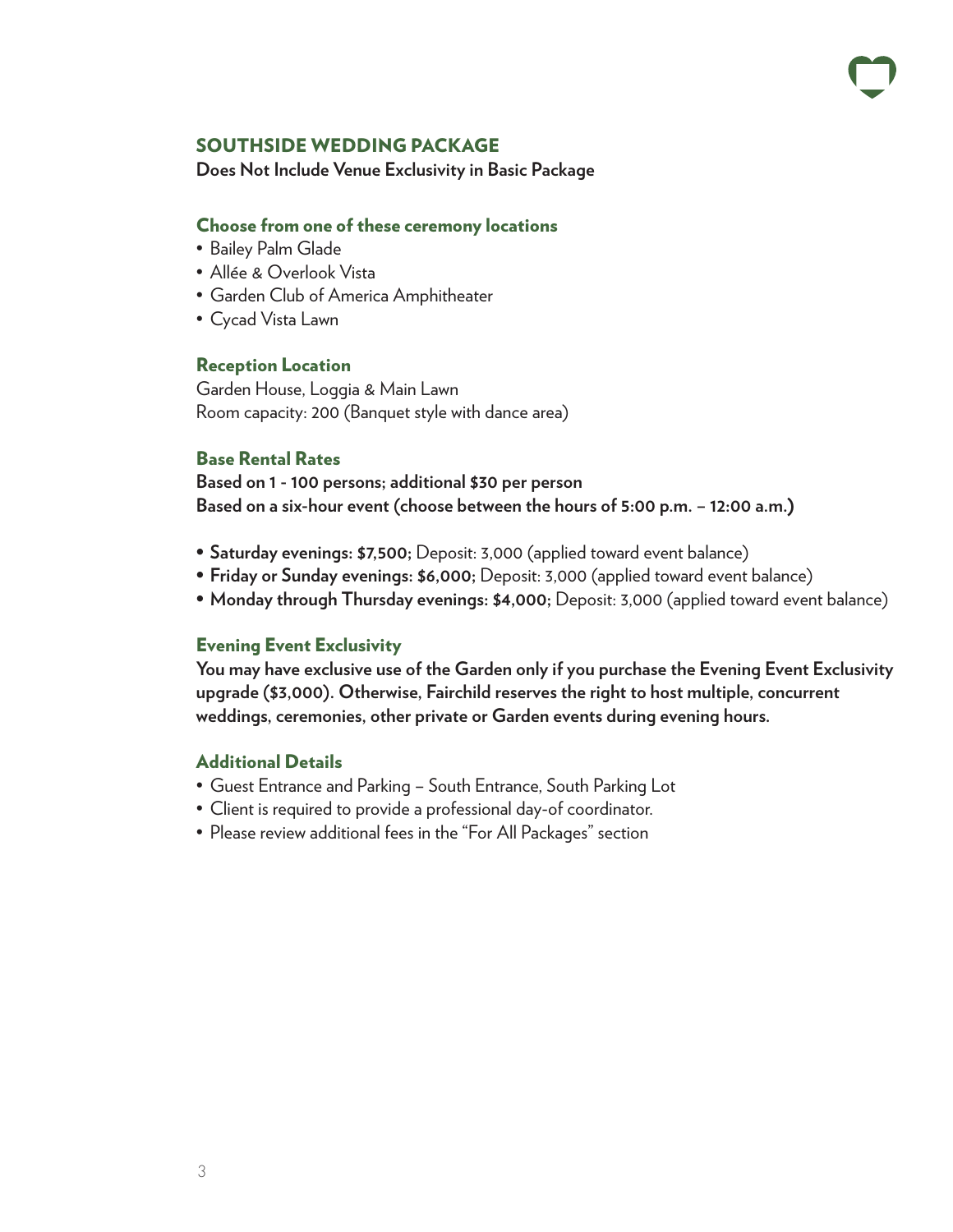#### LAKESIDE MARQUEE TENT AND PANDANUS LAKE PREMIERE PACKAGE

**Includes Venue Exclusivity**

#### Ceremony Location

Choose from any ceremony site location

#### Cocktail Hour Choices

- Pandanus Lake Lawn with Mosaic Patio (located alongside Lakeside Marquee)
- Amazonica Pool Lawn
- Cycad Vista Lawn
- Rose-McQuillan Arts Center and Courtyard (additional fee \$3,500)

#### Reception

Lakeside Marquee (Tent) and Pandanus Lake Lawn Tent Capacity: 375 (banquet style with dance area)

#### Base Rental Rate

**Based on 1-250 persons, additional \$30 per person Based on a six-hour event (choose between the hours of 5:00 p.m. – 12:00 a.m.)**

- **• Saturday evenings: \$16,000;** Deposit: 3,000 (applied toward event balance)
- **• Friday or Sunday evenings: \$13,500;** Deposit: 3,000 (applied toward event balance)
- **• Monday through Thursday evenings: \$11,000;** Deposit: 3,000 (applied toward event balance)

#### ADDITIONAL DETAILS

- Guest Entrance and Parking North or South Entrance, North or South Parking Lot
- Client required to hire valet service for 200 guests or more (exceptions may apply, see Fairchild Wedding Associate)
- Client is required to provide a professional day-of coordinator.
- Pre-ceremony waiting room is included
- Golf cart shuttle service with the wedding couple and their photographer for up to one hour is included
- Additional days for event set-up are billed at \$2,500 per day
- Additional tent installation fee may apply. Please consult the fairchild wedding professional for more information.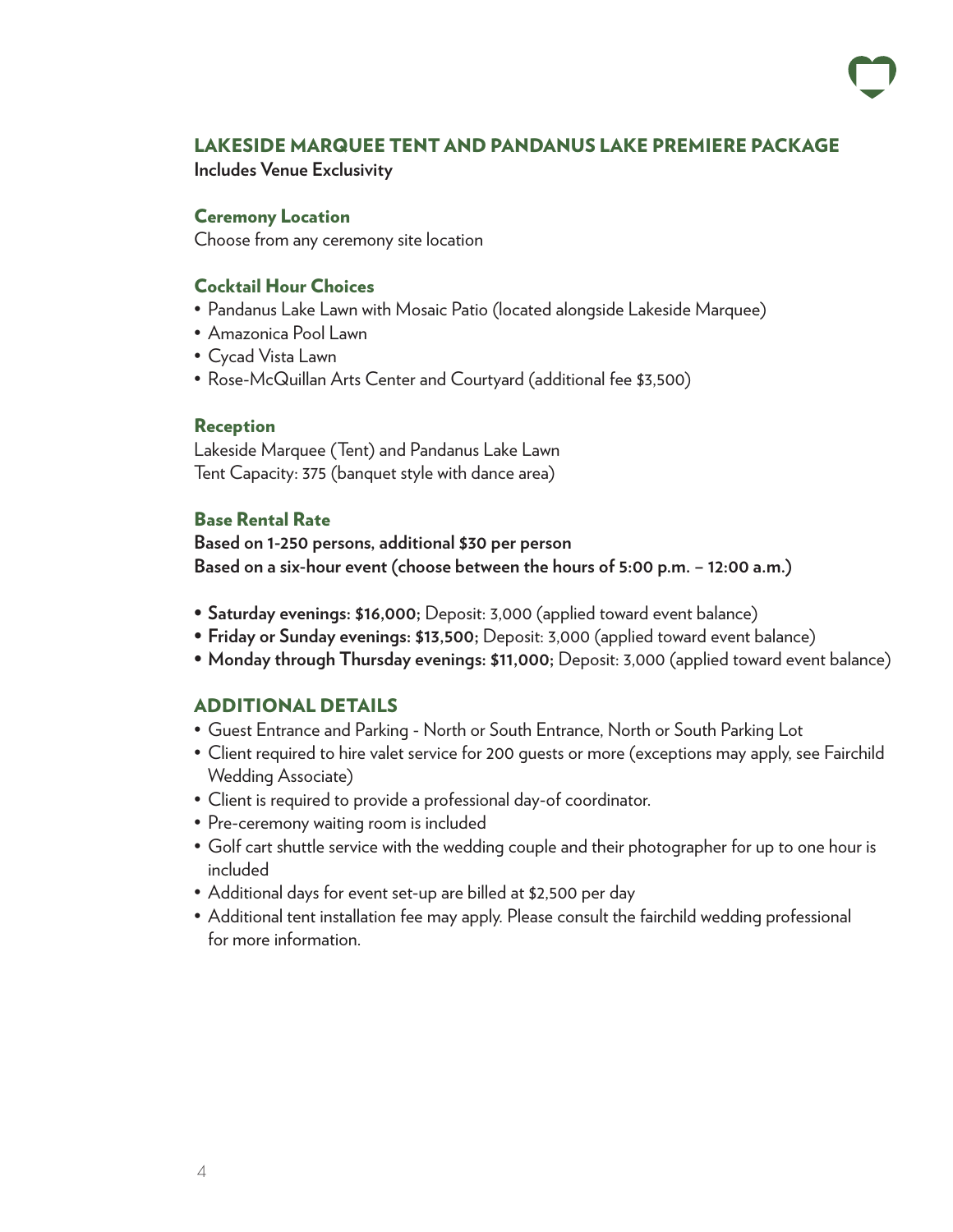### FOR ALL PACKAGES:

### ADDITIONAL FEES REQUIRED

- **• Police Officer:** A minimum of one City of Coral Gables Police Officer is required for all evening events. The fee is \$75 per hour, per officer, per four-hour minimum. Additional officers may be required for larger events.
- **• Security, Damage, Music and Sound Abatement Deposit:** A \$2,000 deposit is required no less than 60 days prior to your event date. Pending no damage or violations, the deposit will be refunded 30 days after your event date.
- **• Facilities Event Managers:** A minimum of two facilities event managers are required for all evening events. Fee: \$300. Additional facilities event managers may be required for larger events.
- **• Catering Permit:** All renters are required to obtain a Catering Permit prior to the day of the event. The permit needs to be reviewed and signed by the renter and the caterer 30 days prior to the day of the event. The catering permit fees will be included in the renter's facility rental agreement (contract). Catering Permit Fees are non-refundable. Permit fees are as follows:
	- 1-100 guests \$250 101-250 guests \$400
	- 251-500 guests \$500

### OPTIONAL UPGRADES

- **• Pre-Ceremony Waiting Room:** \$250 (included with Lakeside Marquee Tent Premiere Package)
- **• Golf Cart Shuttle Service:** With the wedding couple and photographer for up to one hour of private formal photos \$175 per hour (not subject to proration); (included with Lakeside Marquee (Tent) Premiere Package)
- **• Additional Hour:** Love is in the Air Wedding Packages includes six-hours of event time between 5:00 p.m. – 12:00 a.m. Each additional hour is billed at \$1,200. Events commencing before 5:00 p.m. are subject to additional fees.
- **• Ceremony Chairs**: \$4 per chair (See Wedding Guidelines and Regulations for more details)
- **• Two Ceremony Livestream Videographers and Live Web Link**: \$1,800
- **• Additional Set-Up Days:** Set-up billed at \$2,500 per day.
- **• For Northside and Southside Packages: You may have exclusive use of the Garden only if you purchase the Evening Event Exclusivity upgrade (\$3,000). Otherwise, Fairchild reserves the right to host multiple, concurrent weddings, ceremonies, other private or Garden events during evening hours (venue exclusivity included in Lakeside Marquee Tent Premier Package).**